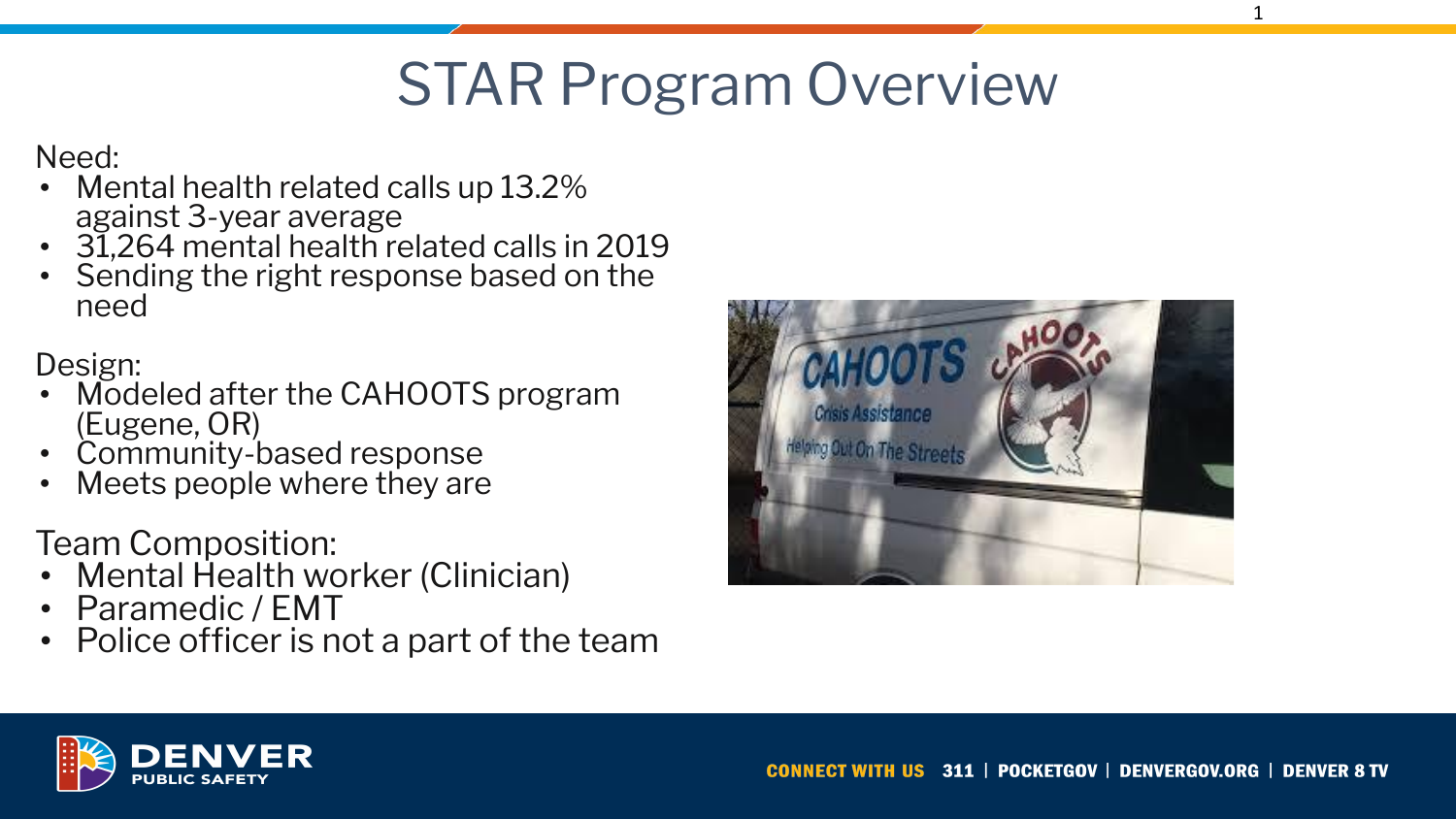#### STAR Program

#### Response Criteria:

- Originally designed by the STAR workgroup, including input from MHCD, Community Groups, Safety, Denver Health, and Council
- Focus on a specific set of nature codes related to "persons" that indicate a person could be compromised in some way, without any other concerns for responder safety.
	- Assist
	- Intoxicated Person
	- Suicidal Series
	- Welfare Check
	- Indecent Exposure
	- Trespass/Unwanted Person
	- Syringe Disposal/HRAC



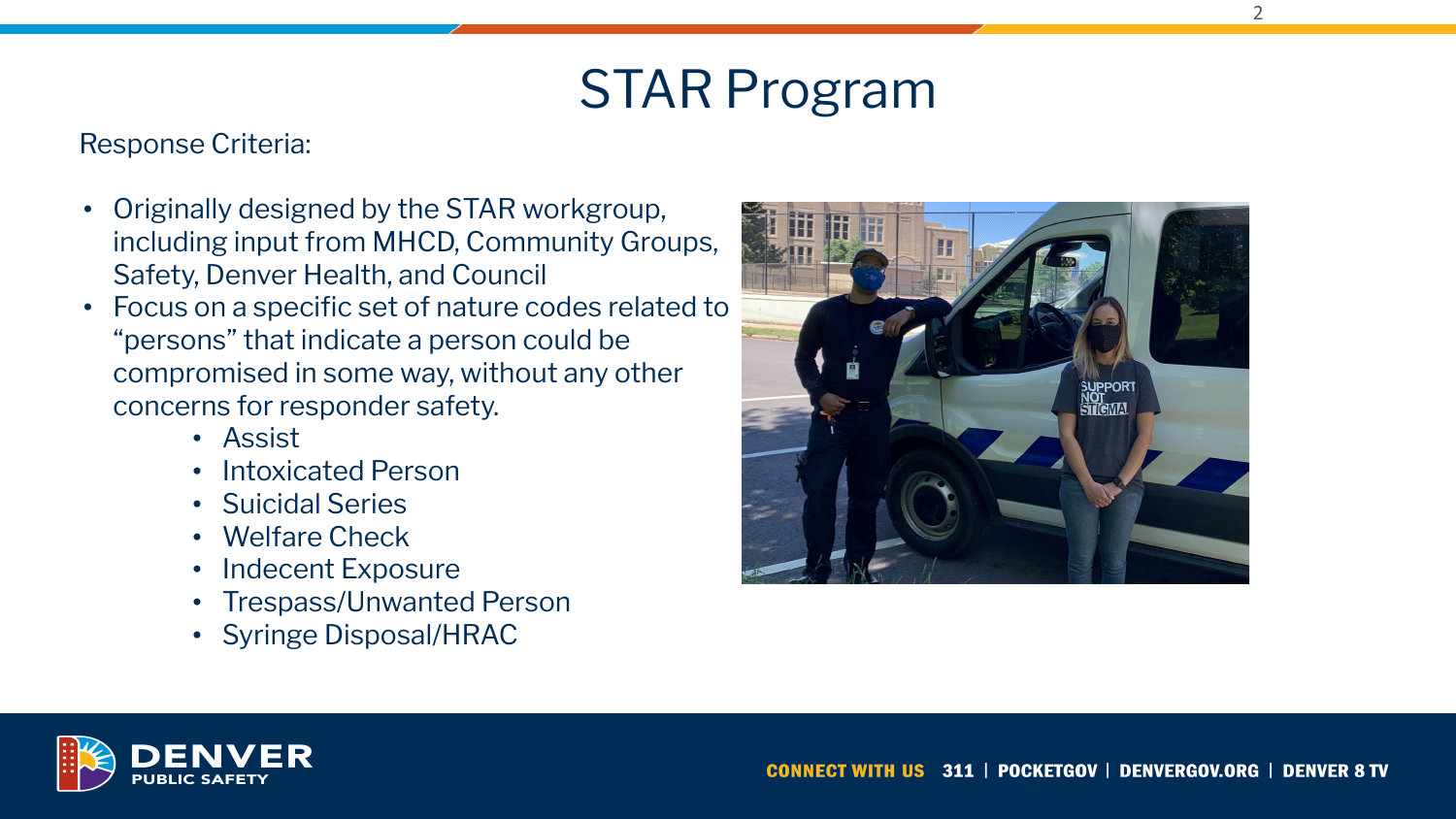## Breakdown of Assignment Mechanism

The STAR unit can be assigned to a call for service through three general mechanisms:

- 1. 911 call takers flagging incoming calls and directly dispatching the STAR unit – This accounted for 41.8% of CFS
- 2. Uniformed response independently requests STAR to respond on scene – This accounted for 34.8% of CFS
- 3. STAR self-initiates a response in the field This accounted for 23.4% of CFS

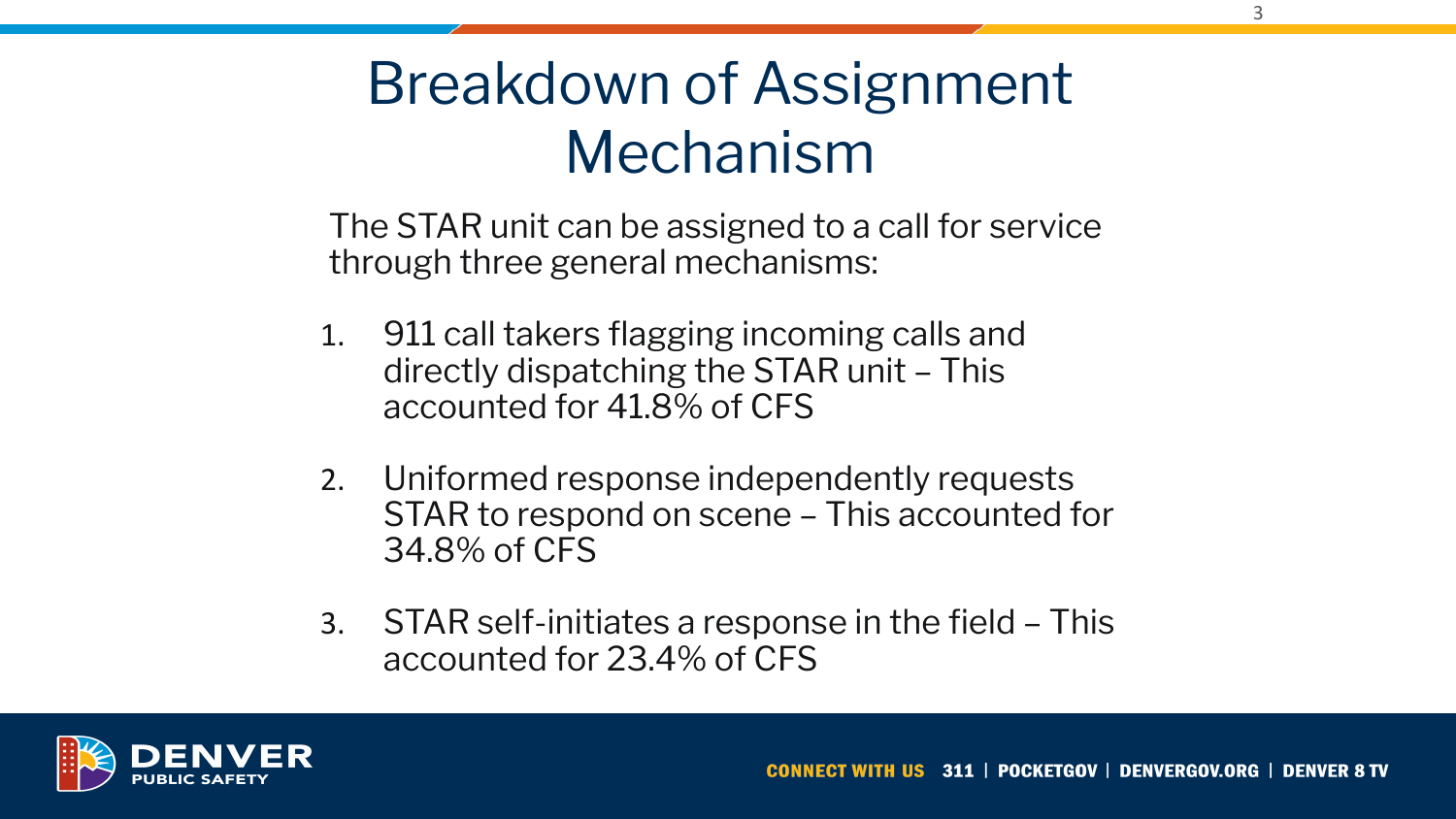## **STAR Data**



#### **STAR Incidents by Problem Type**



**Total Incidents** 

1780

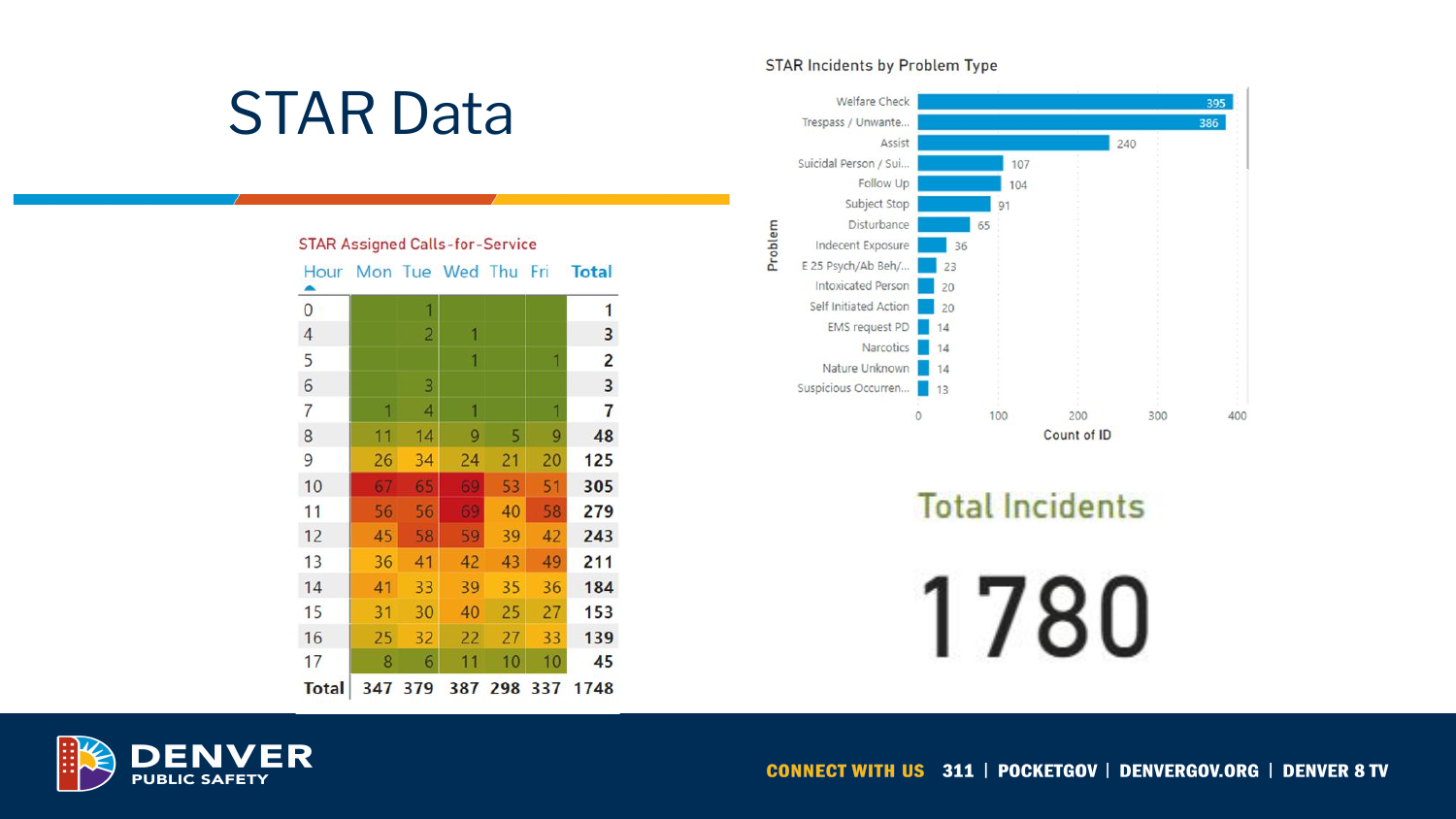

ER <u>PUBLIC SAFETY</u>

5